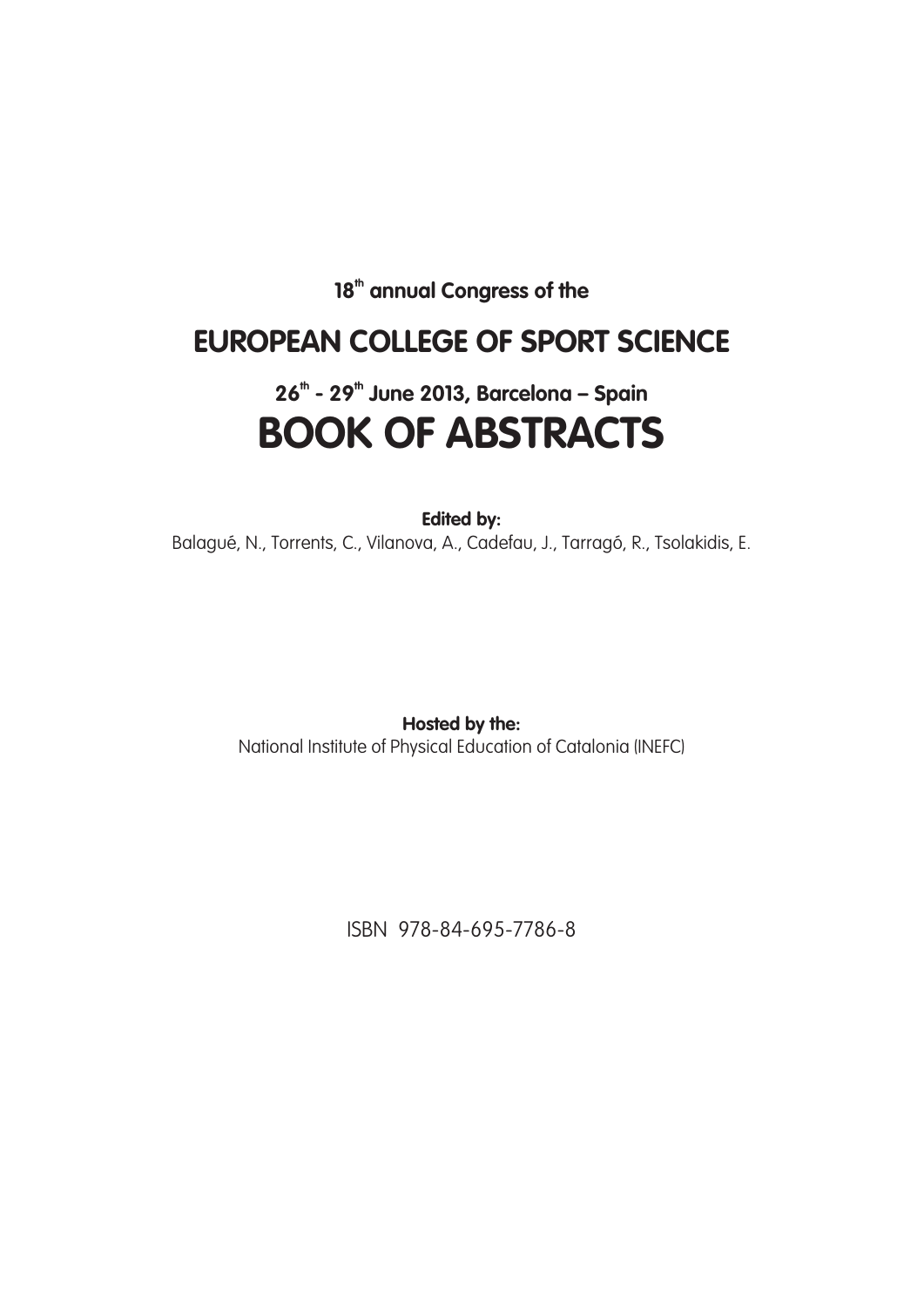### **European College of Sport Science:**

Book of Abstracts of the 18h Annual Congress of the European College of Sport Science – 26th - 29th June 2013, Barcelona – Spain. Edited by Balagué, N., Torrents, C., Vilanova, A., Cadefau, J., Tarragó, R., Tsolakidis, E. ISBN 978-84-695-7786-8

Copyright by European College of Sport Science

Conception, DTP, Cover: SporTools GmbH – Data management in sports Corrections: Patera, N., Zappa Isabella, G., Tsolakidis, K. Printed by OPEN PRINT, S.L.L., Barcelona – Spain.



Data management in sports

Paul-Niessen-Str. 12, 50969 Cologne, Germany www.SporTools.de